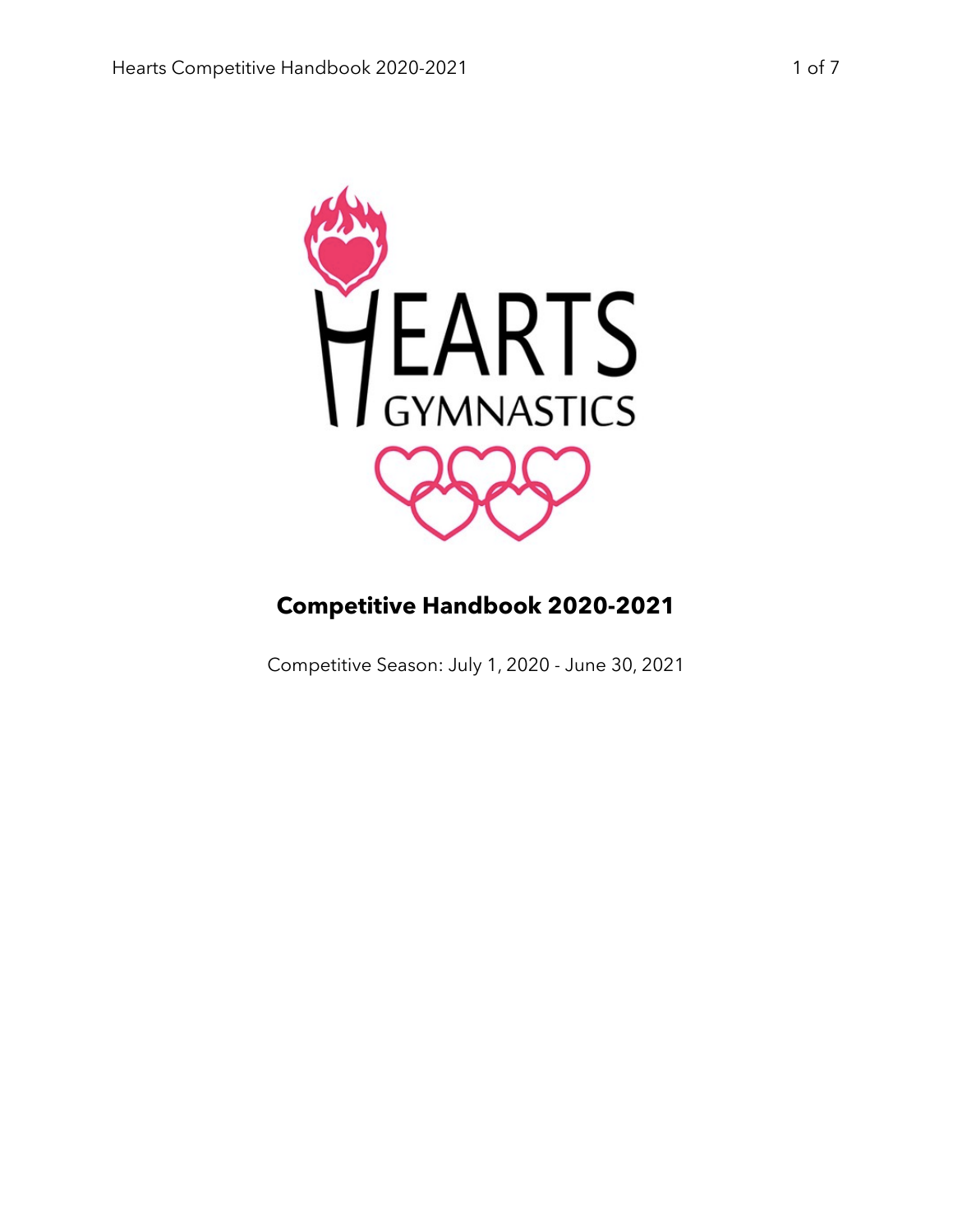Welcome to the 2020-2021 Hearts Gymnastics Competitive Team!

Please read through the following policies and procedures carefully. Once finished, please complete the contract on page 6 and return it to a member of our office team. All athletes are to complete the Athlete Oath, page 7, before commencement of training each season. If you have any questions please contact us at [heartsgymnastics.ca!](http://heartsgymnastics.ca)

## **Financial**

- 1. The competitive, and pre-competitive, training season runs from July to June of each year. Tuition fees are paid in equal monthly instalments which are due on the 1st of each month. For example, September fees will be posted mid-August and will be due on September 1st. Please ensure these payments are made in a timely manner so as to ensure continued participation for your child. A \$10 administrative fee will be added for any fees greater than 10 days overdue. Automatic monthly payments are now available, please contact us if this is of interest to you.
- 2. The following is a list of expenses that you can expect yearly. Please note that this is not an exhaustive list, and other expenses may arise. We will give notice for when these payments will be due.
	- Monthly Training Fees (\$200-\$375 monthly)
	- Annual Gymnastics Ontario Insurance Fee (\$150-\$300)
	- Competitive Suit (\$150-\$200)
	- Competitive Training Suit (\$60-\$100)
	- Competitive Track Suit (\$125-\$200)
	- Competition Fees (\$80-\$150/Competition)
	- Coaching Fees at Competitions (\$20-\$100/Competition)
	- Grips (\$30-\$80)
	- Routine Choreography for Levels 6+ (\$200-\$300)
- 3. The Gymnastics Ontario Insurance Fee will be invoiced as soon as we receive the fee notice from Gymnastics Ontario and will be due by September 1st of each year. Please note that this fee is non-refundable.
- 4. For returning athletes, all fees from the previous season (July-June) must be paid in full before training begins in July.
- 5. Coaching Fees for competitions will be divided equally between all participants who attend the event. Our coaches will make every effort to minimize the costs incurred. Coaching expenses include mileage, accommodation (for away competitions), coaching time, and meals. Every effort will be made to invoice these expenses within 2 weeks of an event.
- 6. Hearts Gymnastics reserves the right to terminate training in the event of non-payment of fees.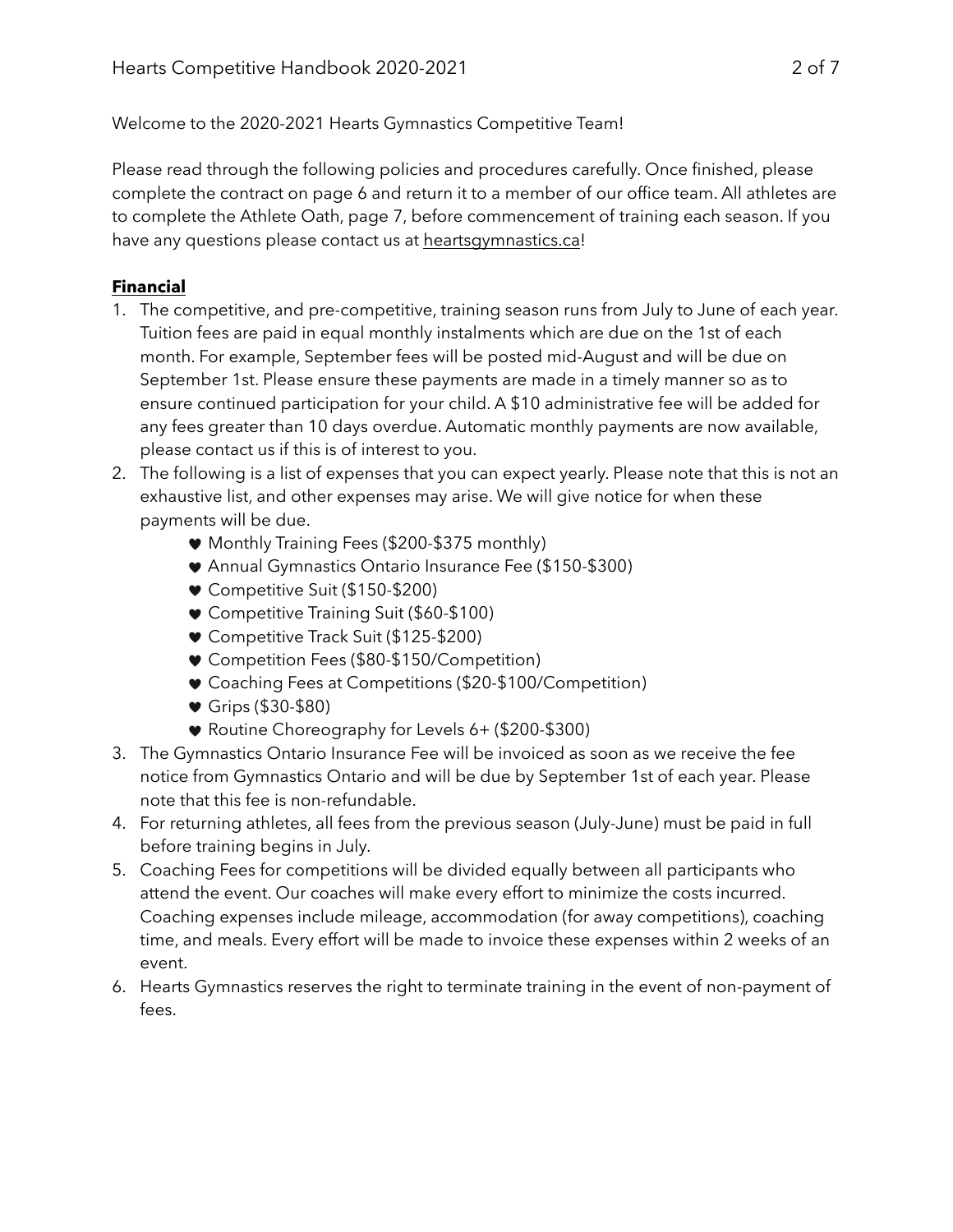### **Parent/Guardian Expectations**

- 1. You may speak to your child's coach before or after class, or at a time that is mutually convenient for you both. If you would like to request a formal meeting, please contact our office team at [heartsgymnastics@gmail.com](mailto:heartsgymnastics@gmail.com) to arrange a meeting.
- 2. Please do not enter the gym area, unless you have a child participating in our Tender Hearts Program.
- 3. Please respect our coaches authority, we kindly ask that you leave the coaching of your child to our coaches. If you are watching from the viewing area, please do not communicate with, or coach/give directions to, your child. This is distracting to our athletes and poses a safety risk. If you need to speak to your child during training time please come to the door and they will come out to speak with you.
- 4. All competitive and pre-competitive families are required to volunteer during our deep cleans of the gym. This will be done a minimum of twice yearly, but may be done up to 4 times. This will be a scheduled time slot of about 4 hours, we will email the notice well in advance for the dates requested. We appreciate your help in maintaining the cleanliness of our facility!
- 5. Our main method of communication is email. Registration notices, training changes, competition information, etc., will all be sent via email. If your information has changed, please let us know right away so that we can update your account and keep in contact with you!

## **Athlete Expectations**

- 1. Athletes are expected to be on time for training and ready to begin promptly at their scheduled start time.
- 2. Athletes are expected to be in the appropriate attire for the beginning of their training time.
- 3. In the case of an absence, please have a parent/guardian contact our office team to make us aware of the reason for the absence.
	- Participation at competitions is at the coaches' discretion, and a consistent lack of attendance is a crucial component of this decision.
	- In the case of an injury, the coach may suggest a reduced training time and will modify the training, however strength and flexibility needs to be maintained during an injury. Please make every effort to attend trainings, even if you are injured.
	- If you are ill, particularly if you are contagious, please stay home!
	- Athletes who become unwell during training, or who arrive to the facility with symptoms, will be sent home.
- 4. We understand that there is great temptation to work on skills outside of the gym, however this often results in habits that are extremely difficult to overcome and/or injury. We ask that athletes save learning new skills for the gym where they can be taught properly and safely.
- 5. Athletes are NOT permitted to train at any other gymnastics facility without explicit consent from the Hearts Gymnastics Coaching Team.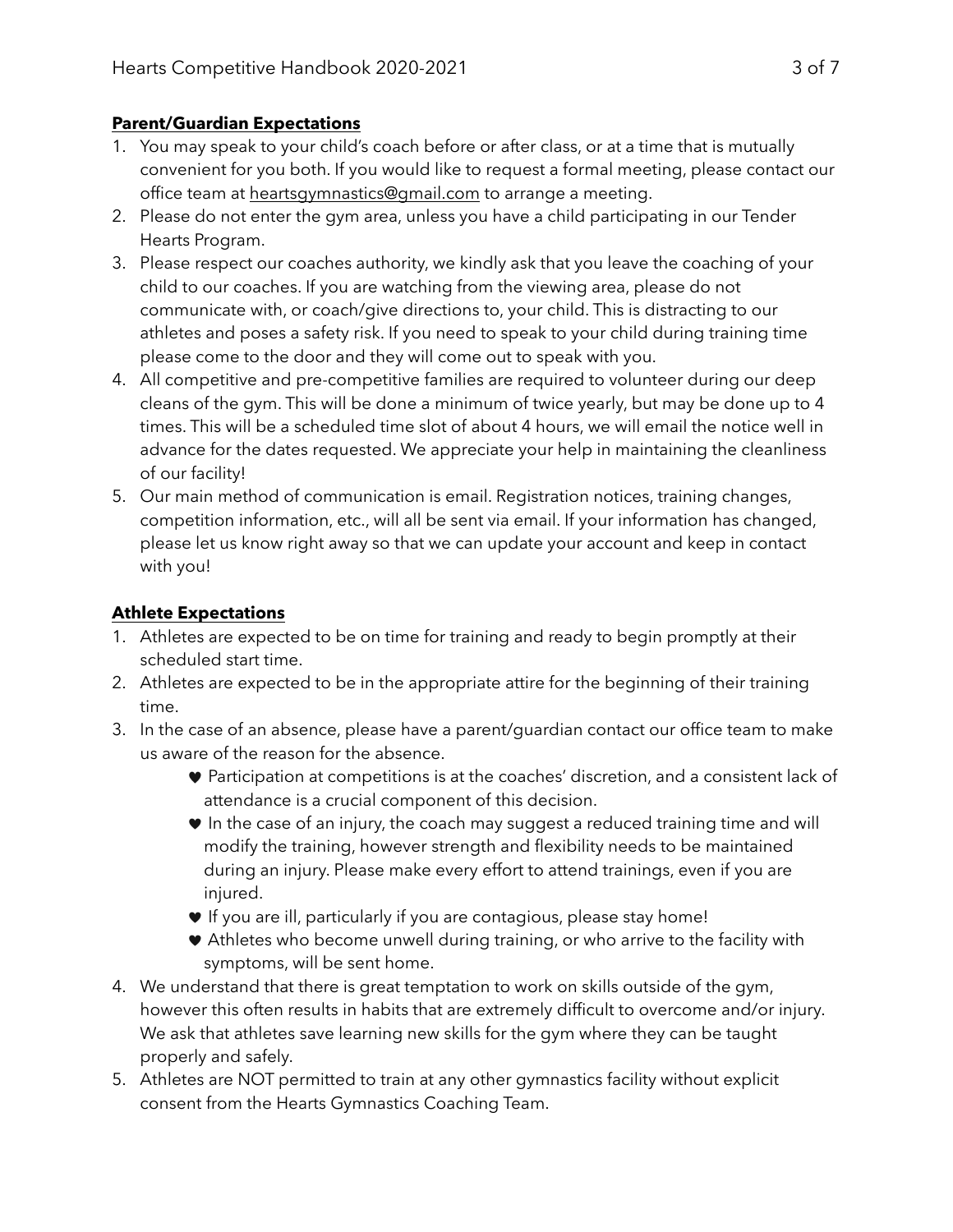6. Athletes are expected to abide by the athlete oath at all times. Any behaviour that is not in line with our standards will result in a parent meeting where it will be determined whether or not the competitive program is the right fit.

### **Athlete Attire**

- 1. Athletes are required to wear a gymnastics training suit to all trainings, and may wear gymnastics shorts with it. Competitive training suits will be purchased at the beginning of each year and it will be determined by the coach which day of the week this is to be worn.
- 2. Training:
	- Hair pulled back out of eyes
	- No jewelry (one pair of stud earrings are acceptable).
	- Training Suit (shorts allowed) Competitive Training Suit on designated days
- 3. Competition:
	- Hair slicked back (ponytail or bun) with matching scrunchie
	- Competition Suit
	- **Competition Track Suit**
	- White or Black Socks
	- Grips, Water Bottle, Tape, etc. in Hearts Gymnastics Bag

#### **Competitions**

- 1. The following are expectations specific to competitions:
	- Athletes must remain on the competition floor until the last competitor of the session has finished. Athletes must remain in the facility until the end of awards for their session. Athletes are responsible for their belongings during this time. Failure to abide by these rules can result in disqualification of the athlete by the meet director or head judge.
	- Under no circumstances may a parent enter the competitive floor area. In the case of an injury, the parent will be invited to be present during first aid treatment.
	- Parents are not permitted to address any judge or other meet official. Gymnastics Ontario has standards by which a COACH may address a judge or meet official.
	- Athletes must ask permission from the head judge to leave the competition floor for any reason (washroom breaks).
	- Protests (coaches) are no longer permitted at the provincial level.
- 2. You will be notified the approximate dates of competitions as soon as possible (typically 1-2 months prior). Confirmed schedules are typically only available 1-2 weeks in advance of the competition. Competitions typically run Friday-Sunday, with some of the larger competitions also including Thursdays. An individual schedule will be emailed to you as soon as it is available.
- 3. Under no circumstances are families to contact host clubs. All communication regarding competitions will be done by Hearts Gymnastics. If you have any questions or concerns please discuss with your child's coach.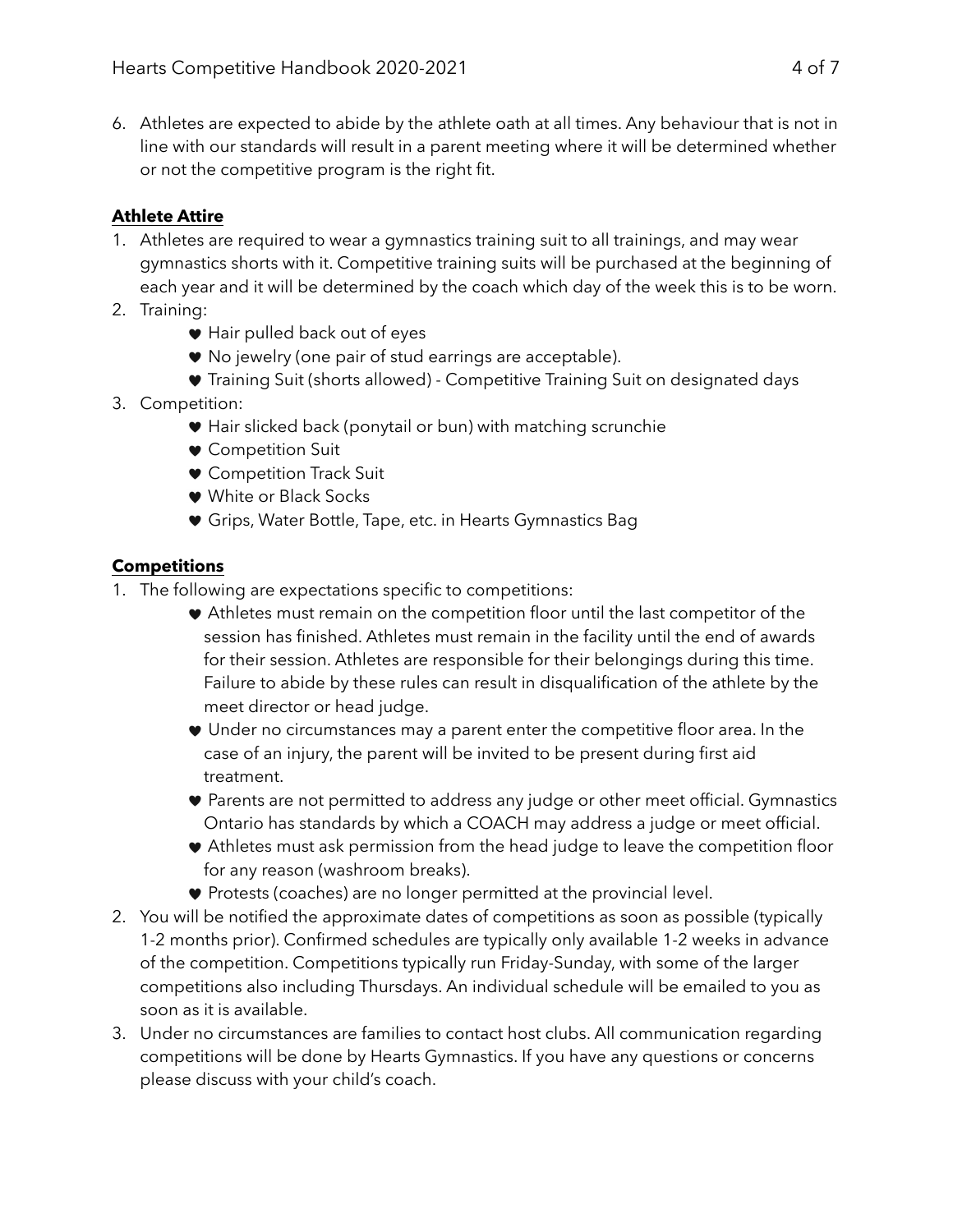### **General**

- 1. With participation in Gymnastics there is an inherent risk of injury. Hearts Gymnastics and Gymnastics Ontario work hard to create a safe and controlled environment for all athletes and coaches, however we cannot guarantee that injuries will not occur. If an injury/illness occurs while in our facility, or a competitive venue, we will make every reasonable attempt to contact a parent/guardian, however Hearts Gymnastics reserves the right to make informed medical decisions for the athletes while in our care (for example: transport to hospital via ambulance if the situation requires it).
- 2. If at any point you would like to withdraw your child from the competitive program, we kindly request 30 days notice. There will be no refunds for fees already paid, and the account balance must be taken care of before your child's last day of training. After withdrawal, if your child decides to return to the program, they will be reassessed and placed into a group according to their level at that time.
- 3. Athletes are constantly evaluated to ensure that they are in the group that suits them best. At the coaches' discretion, the athlete may be moved to a different group at any time (an increase or decrease in hours/fees, and changes to training hours/days may occur).
- 4. Level changes are made at the discretion of the coach. There is a lot of consideration that goes into these decisions, and they are made in the best interest of the athlete. Considerations include, but are not limited to:
	- Skills required/achieved for the level
	- Attendance
	- Work ethic
	- Attitude
- 5. Minimum training requirements (weekly):
	- Pre-competitive: 3-6 hours
	- Level 2: 6-8 hours
	- Level 3: 8-12 hours
	- Level 4: 12-16 hours
	- $\bullet$  Level 5+: 20+ hours
	- These are the minimum hours required at each level. If you cannot commit to the minimum requirement of a level, a different program may be a better fit for your child. Please discuss minimum requirements with your child's coach if you have any questions or concerns.
- 6. Breaks will be scheduled mid-practice for groups that train a minimum of 3 hours at a time. Please bring a nutritious snack/small meal to each training. Water is the only beverage permitted in the gym.
- 7. The terms and conditions within this handbook are subject to change with 30 days written notice.
- 8. Participation in the competitive, and pre-competitive, programs are dependent upon agreement to the terms in this handbook in their entirety. Training shall not be permitted to commence, or may be suspended, if any of the terms or policies in this handbook are not being complied by.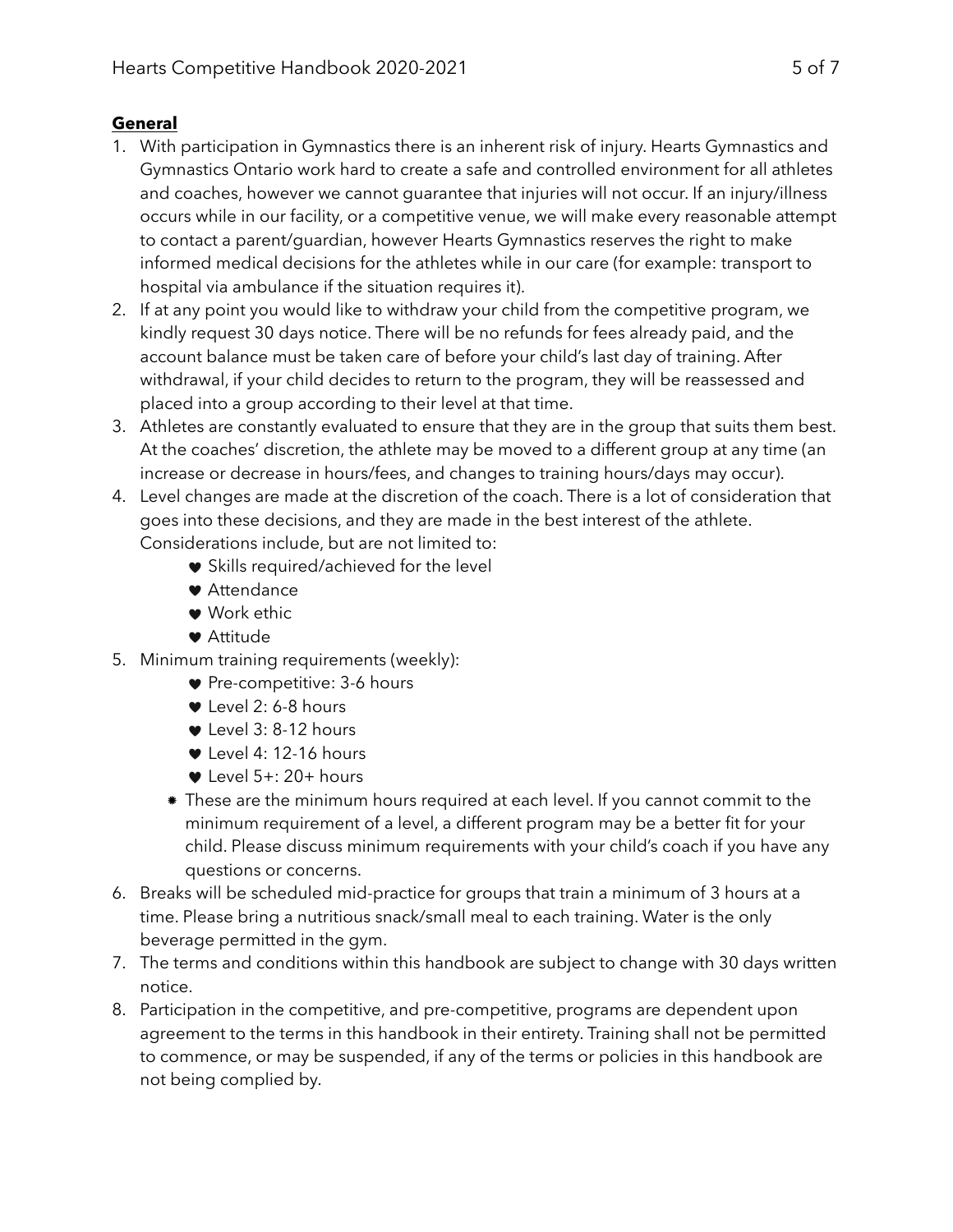#### **Hearts Competitive Handbook 2020-2021**

- I have read and understood the Hearts Competitive Handbook 2020-2021 in its' entirety.
- I have had the opportunity to clarify any questions that I may have had regarding the content of the Hearts Competitive Handbook 2020-2021.
- $\blacktriangledown$  I agree to abide by the terms and conditions outlined in the Hearts Competitive Handbook 2020-2021 and will work to ensure that my child is also abiding by the terms and conditions.

Athlete Name (Please Print)

Parent/Guardian Name (Please Print)

\_\_\_\_\_\_\_\_\_\_\_\_\_\_\_\_\_\_\_\_\_\_\_\_\_\_\_\_\_\_\_\_\_\_\_\_\_\_

\_\_\_\_\_\_\_\_\_\_\_\_\_\_\_\_\_\_\_\_\_\_\_\_\_\_\_\_\_\_\_\_\_\_\_\_\_\_\_

\_\_\_\_\_\_\_\_\_\_\_\_\_\_\_\_\_\_\_\_\_\_\_\_\_\_\_\_\_\_\_\_\_\_\_\_

\_\_\_\_\_\_\_\_\_\_\_\_\_\_\_\_\_\_\_\_\_\_\_\_\_\_\_\_\_\_\_\_\_\_\_\_\_\_\_

Parent/Guardian Signature

Date